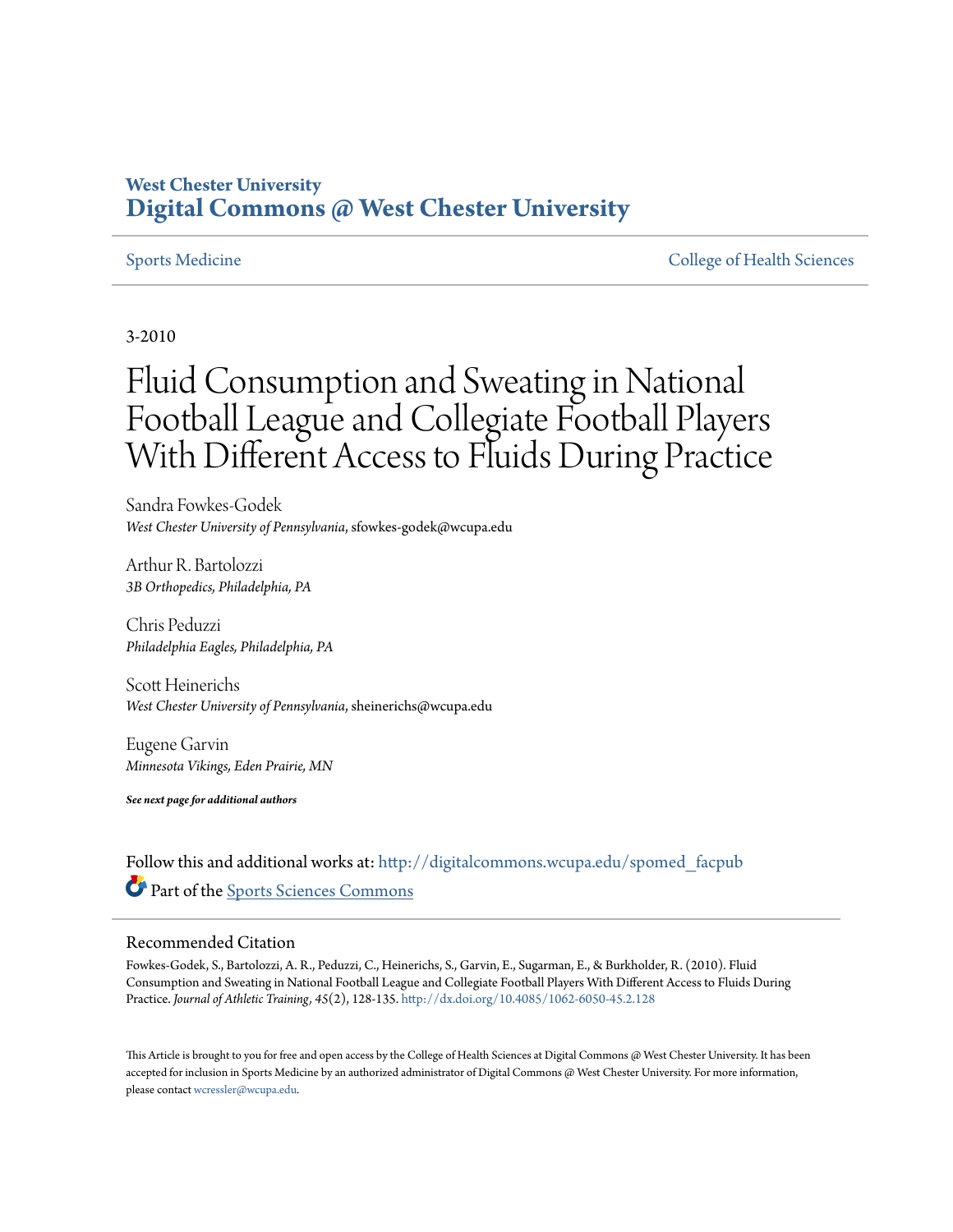#### **Authors**

Sandra Fowkes-Godek, Arthur R. Bartolozzi, Chris Peduzzi, Scott Heinerichs, Eugene Garvin, Eric Sugarman, and Richard Burkholder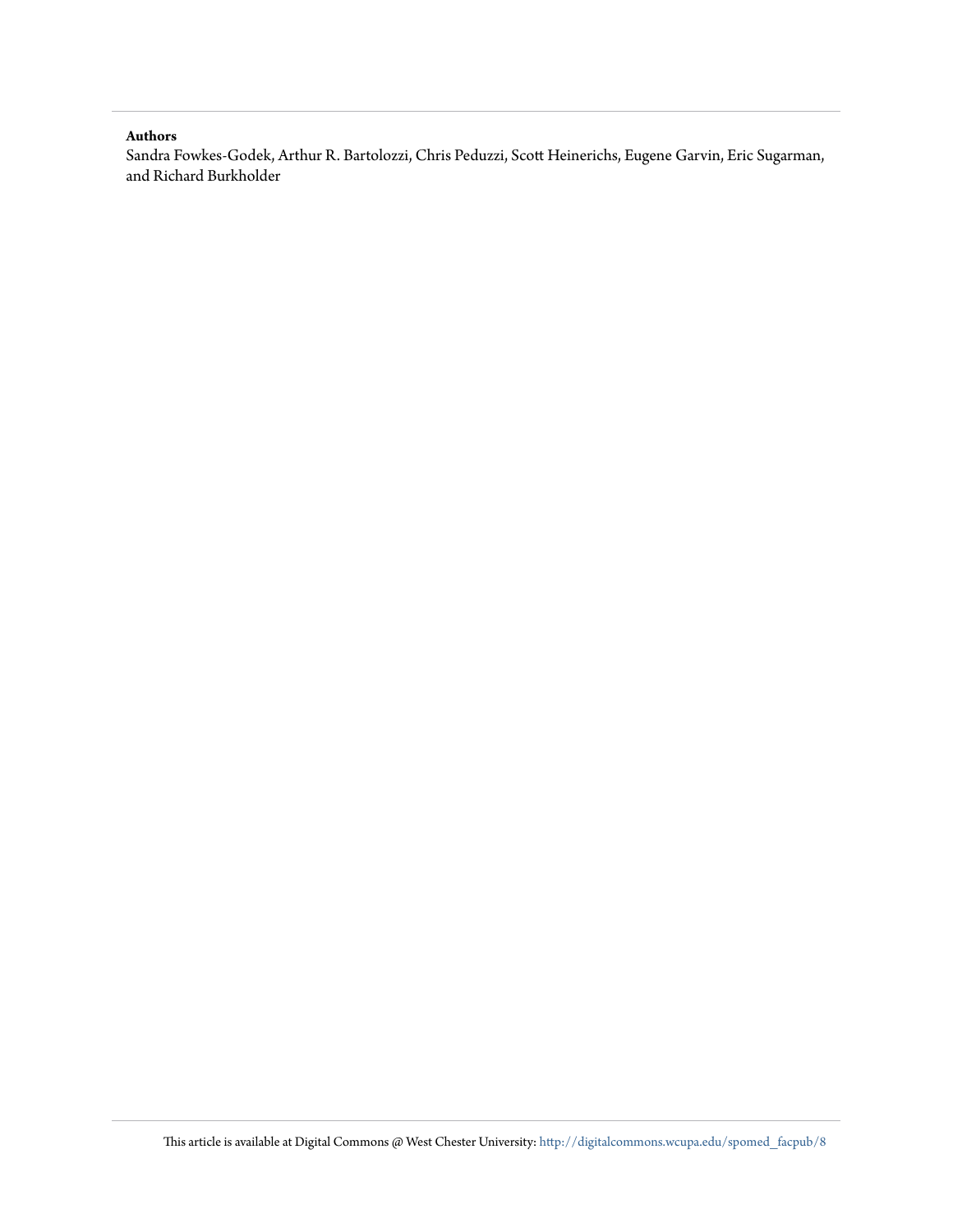## Fluid Consumption and Sweating in National Football League and Collegiate Football Players With Different Access to Fluids During Practice

Sandra Fowkes Godek, PhD, ATC\*; Arthur R. Bartolozzi, MD†; Chris Peduzzi, MA, ATC‡; Scott Heinerichs, MAT\*; Eugene Garvin, BS\*; Eric Sugarman, MEd, ATC§; Richard Burkholder, MS, ATC‡

\*West Chester University, West Chester, PA; †3B Orthopedics, Philadelphia, PA; ‡Philadelphia Eagles, Philadelphia, PA; §Minnesota Vikings, Eden Prairie, MN

**Context:** Considerable controversy regarding fluid replacement during exercise currently exists.

Objective: To compare fluid turnover between National Football League (NFL) players who have constant fluid access and collegiate football players who replace fluids during water breaks in practices.

Design: Observational study.

**Setting:** Respective preseason training camps of 1 National Collegiate Athletic Association Division II (DII) football team and 1 NFL football team. Both morning and afternoon practices for DII players were 2.25 hours in length, and NFL players practiced for 2.25 hours in the morning and 1 hour in the afternoon. Environmental conditions did not differ.

Patients or Other Participants: Eight NFL players (4 linemen, 4 backs) and 8 physically matched DII players (4 linemen, 4 backs) participated.

**Intervention(s):** All players drank fluids only from their predetermined individual containers. The NFL players could consume both water and sports drinks, and the DII players could only consume water.

Main Outcome Measure(s): We measured fluid consumption, sweat rate, total sweat loss, and percentage of sweat loss replaced. Sweat rate was calculated as change in mass adjusted for fluids consumed and urine produced.

Results: Mean sweat rate was not different between NFL (2.1)  $\pm$  0.25 L/h) and DII (1.8  $\pm$  0.15 L/h) players ( $F_{1,12} = 2$ , P = .18) but was different between linemen (2.3  $\pm$  0.2 L/h) and backs (1.6  $\pm$  0.2 L/h) ( $t_{14}$  = 3.14, P = .007). We found no differences between NFL and DII players in terms of percentage of weight loss ( $t_7$  = -0.03, P = .98) or rate of fluid consumption ( $t_7$  =  $-0.76$ ,  $P = .47$ ). Daily sweat loss was greater in DII (8.0  $\pm$  2.0 L) than in NFL (6.4  $\pm$  2.1 L) players ( $t_7 = -3$ , P = .02), and fluid consumed was also greater in DII (5.0  $\pm$  1.5 L) than in NFL (4.0  $\pm$ 1.1 L) players  $(t_7 = -2.8, P = .026)$ . We found a correlation between sweat loss and fluids consumed ( $r = 0.79$ ,  $P < .001$ ).

**Conclusions:** During preseason practices, the DII players drinking water at water breaks replaced the same volume of fluid (66% of weight lost) as NFL players with constant access to both water and sports drinks.

Key Words: thermoregulation, sodium loss, dehydration, hydration, carbohydrate and electrolyte drinks

#### Key Points

- Although the access of professional and collegiate players to fluids differed, fluid balance was not different between the 2 groups.
- The linemen consumed fluids at a higher rate compared with the backs, indicating that although individual drinking behaviors varied, larger athletes appeared to consume fluids at a greater rate than smaller athletes.
- More frequent fluid consumption did not result in a higher total volume of fluid consumed.
- Hydration status was not different between football players in programs that offered commercial sports drinks and water and players in programs that offered only water.

**M** aintaining fluid balance during exercise and regaining it postexercise through oral rehydration has been studied<sup>1–21</sup> extensively over the past 30 years with particular attention given to factors regaining it postexercise through oral rehydrapast 30 years, with particular attention given to factors such as thirst and palatability of fluids, $2,6-11$  gastric emptying,12,14,22 intestinal absorption,13,14 and fluid retention.<sup>15,21</sup> Research<sup>6–11,15,19,20,23</sup> has indicated that during exercise and postexercise, athletes tend to drink more when fluids are cold or have an appealing taste. Fluid consumption studies are generally designed so that fluid availability is held constant; drink preference and how that preference relates to the volume of fluid consumed are

typically measured. However, little attention has been focused on drinking behavior based on the availability of fluids during exercise. This question might be of importance, especially in the sport of American football, as players frequently practice and play in environmentally stressful conditions.23–25 Although individual variations are considerable because sweat rate (SwtR) is largely influenced by metabolic rate and environmental factors, such as air temperature, wind velocity, and humidity, 26,27 football players sweat at higher rates compared with average-sized athletes (eg, runners) exercising in the same environmental conditions.25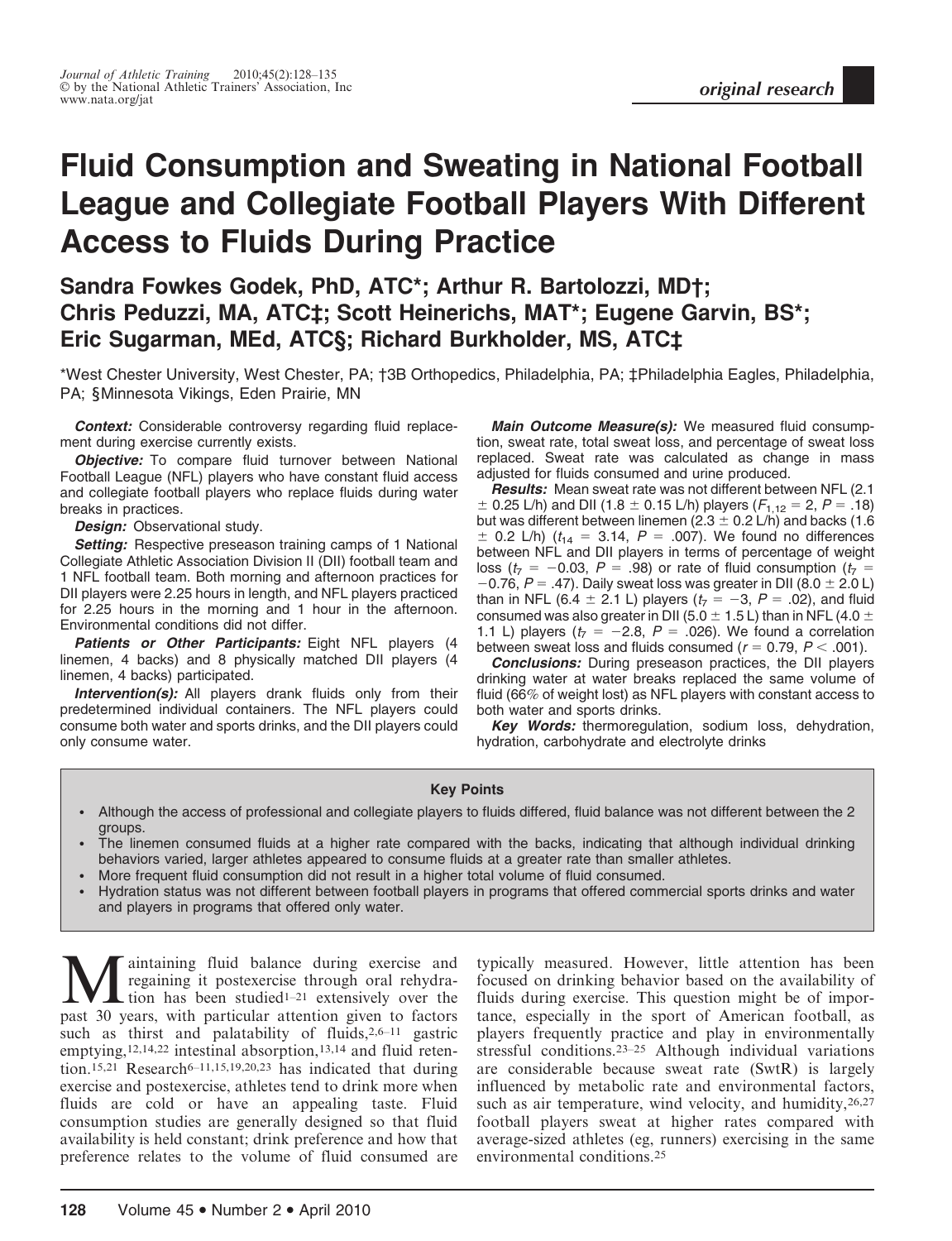|  |  | Table. Physical Characteristics of Participants (Mean $\pm$ SD) |  |  |  |  |  |  |
|--|--|-----------------------------------------------------------------|--|--|--|--|--|--|
|--|--|-----------------------------------------------------------------|--|--|--|--|--|--|

| <b>Physical Characteristics</b>   | National Football League | Division II          | t Value           | P Value |
|-----------------------------------|--------------------------|----------------------|-------------------|---------|
| Age, y                            | $27.6 \pm 3.7$           | $21 \pm 2.3^{\circ}$ | 4.25 <sup>b</sup> | < 0.001 |
| Height, cm                        | $187.3 \pm 7$            | $186.7 \pm 5$        | 0.32c             | .76     |
| Mass, kg                          | $119 \pm 26$             | $113 \pm 24$         | 1.98 <sup>c</sup> | .09     |
| Body surface area, m <sup>2</sup> | $2.4 \pm 0.3$            | $2.36 \pm 0.2$       | 1.4c              | .21     |

<sup>a</sup> Indicates different from National Football League ( $P < .001$ ).<br><sup>b</sup> Indicates  $t_{14}$ .<br><sup>c</sup> Indicates  $t_7$ .

It is well known that both during exercise and postexercise athletes do not entirely replace the fluid deficits incurred as a result of sweating. This phenomenon of involuntary dehydration, which was first described as voluntary dehydration,<sup>28</sup> has been documented in numerous studies.3,4,6,8–11,29–33 Many authors9,30,32–36 have insisted that dehydration is detrimental to both thermoregulation and performance, whereas others3,29,31,37–39 have argued that the fluid loss that commonly occurs during exercise is of little consequence. A controversy has existed for decades about fluid replacement, with some authors and sports medicine associations34–36 touting the need to drink before being thirsty and frequently during exercise, with the goal of replacing 100% of sweat loss. Although dehydration has been frequently implicated as a cause of heat illness,\* drinking to excess has also led to numerous, and sometimes fatal, cases of exercise-associated hyponatremia (serum sodium <135 mmol/L) in endurance athletes31,38,39,43-46 and, more recently, in football players.47,48 This has resulted in other groups and individual researchers3,31,37–39,44–46,49 disputing the need for aggressive fluid replacement and suggesting that individuals use thirst as a guide for drinking. This has spurred a debate over different hydration protocols: some researchers35,36 argue that fluid consumption should replace all fluids lost as a result of sweating and urine production, and others<sup>3,29,37,38</sup> argue that fluid consumption should be thirst driven (ad libitum), with athletes generally replacing 50% to 70% of their sweat losses while exercising in the heat. Although the sports medicine staffs at the professional and National Collegiate Athletic Association (NCAA) Division I levels of football probably have the human resources necessary to provide players with constant access to fluids during practices, programs at the high school and NCAA Division II (DII) and Division III levels are not likely to have these same resources and may not be capable of providing players with constant access to fluids.

Using the same methods in separate investigations, we observed SwtR, sweat loss, and fluid replacement in football players at both the DII and professional levels of competition. In these investigations, the DII players consumed only water during regular water breaks in practice at 1 centrally located place between 2 practice fields.23,25 Conversely, the professional players had free access to both water and sports drinks between nearly all repetitions during individual drills and at all times when they were not engaged in plays during practices.24,50 However, we have not directly studied fluid turnover between these 2 groups that play at different levels of competition and that have different access to fluids during

practices. Therefore, the purpose of our study was to compare fluid consumption, percentage of fluid replacement, SwtR, and fluid loss during preseason practice (1) between National Football League (NFL) players with constant access to fluids and matched (details of matching provided in next section) DII football players who had access to fluid only during breaks in practice and (2) between interior linemen and running and defensive backs. We hypothesized that the NFL players would consume more fluid during practices and, therefore, would lose less body mass compared with the DII players.

#### METHODS

#### **Participants**

Eight football players (4 interior linemen and 4 backs) from the same DII football team and 8 NFL players from the same professional team (4 interior linemen and 4 backs) volunteered to participate. The DII players were matched with the NFL players based on height, mass, body surface area, position, and playing time during practice (all were first-team or second-team players) (Table). All participants provided written informed consent, and the study was approved by the university's Institutional Review Board for Human Subjects Subcommittee.

#### Procedures

Sweat Rate Measurements. The SwtR data were collected for the NFL players during both practices on the 10th day of their team's training camp. The identical data were collected for the DII players during both practices on the eighth day of the team's training camp; on that day, the environmental conditions were similar to those on the NFL team's data collection day. Mean wet bulb globe temperatures were recorded on the playing field at the beginning, middle, and end of the respective practices and were not different between NFL and DII in the morning  $(26.3^{\circ}$ C and 28<sup>°</sup>C, respectively;  $t_7 = -1.58$ ,  $P = 1.65$ ) or in the afternoon (24.8°C and 24°C, respectively;  $t_7 = 0.643$ ,  $P =$ .54).

Sweat loss was calculated from change in mass adjusted for fluid intake and urine volume produced and did not account for insensible fluid loss, which is considered minimal, or fluid gained as a result of glycogen metabolism. We did not collect environmental data in the respective locker rooms, and although both facilities were air conditioned, environmental conditions possibly were different. The specific protocol that was used to determine SwtR and sweat loss has been previously described in detail.24,25 Briefly, the protocol involved the players \*References 9–11, 15, 17–19, 30, 33–36, 40–42. voiding their bladders completely, then weighing them-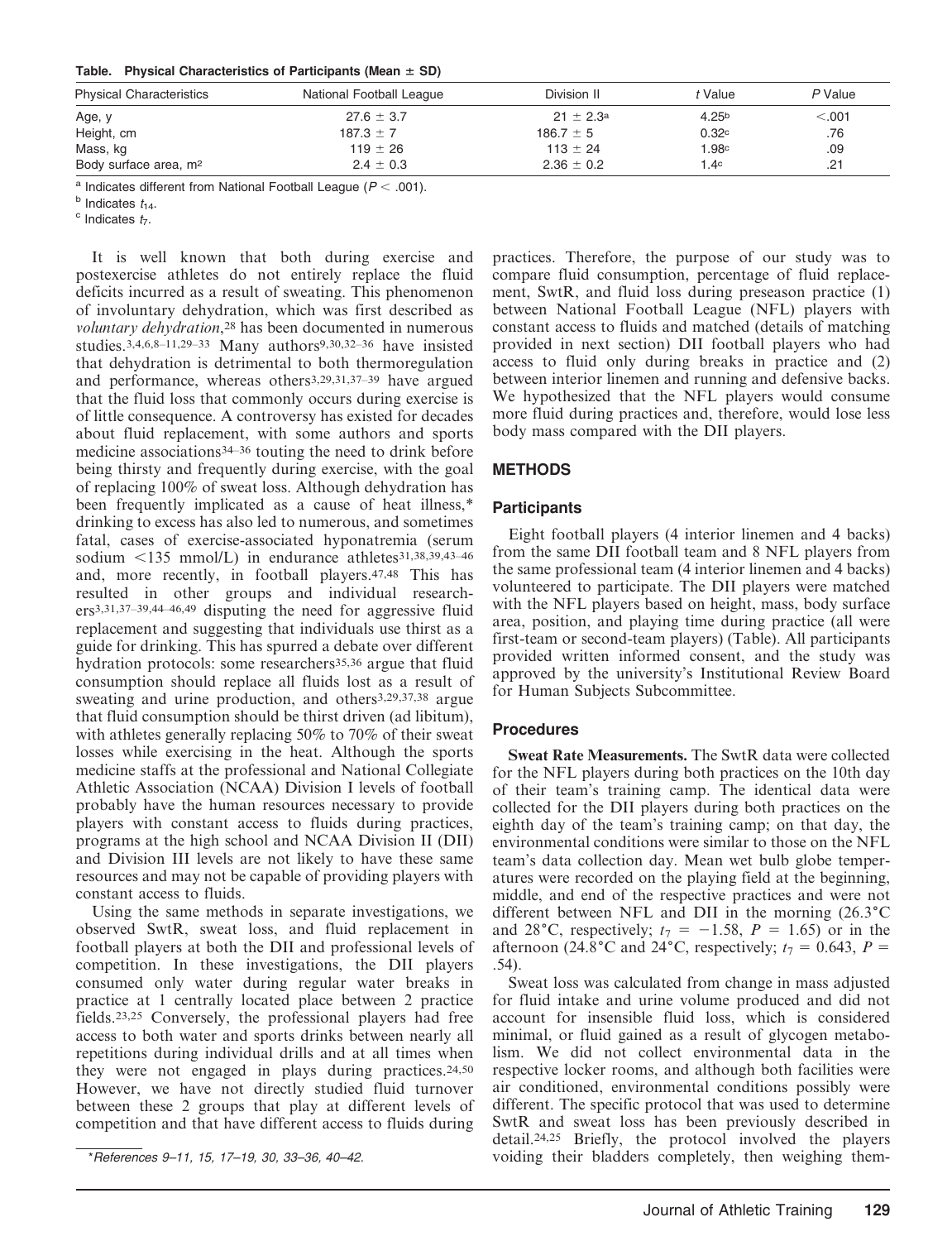selves while dressed in dry shorts just before putting on their equipment for practice. The players refrained from drinking until they entered the field, where they drank only from their own premeasured, prelabeled containers and were instructed not to let any fluid drop to the ground. All athletes had previously participated in sweat data collection and clearly knew the importance of measuring all fluids that they consumed between body mass measurements. After practice, players showered, towel dried, emptied their bladders into containers for volumetric measurements, and recorded a postpractice body mass while dressed the same as for the prepractice measurement. Each player's postpractice urine volume was accurately measured and recorded, and the fluid that remained in each bottle was measured and subtracted from the starting volume to calculate fluid consumed during each practice.

The following formula was used to calculate SwtR: SwtR = {[prepractice mass (kg) – postpractice mass (kg)] - urine volume  $(L)$  + fluids consumed during practice  $(L)$ }/ length of practice session (h).

National Football League Fluid Availability. To minimize the number of researchers on the field, we purposefully chose the NFL players in pairs based on their playing position: 2 offensive linemen, 2 defensive linemen, 2 running backs, and 2 defensive backs. At all times during practice, each pair of players had a personal fluid attendant who provided cold fluids of choice (water or sports drinks) that were kept in small ice-filled coolers. All participants were veteran players on this team and clearly understood the intrusive hydration program (constant fluids) that the sports medicine staff used and that consisted of having cold water offered to each player between nearly all repetitions during practice and sports drinks provided upon request.

Division II Fluid Availability. The hydration program used by the DII sports medicine staff involved 4 separate water pumpers that were placed every 18 to 22 m between 2 adjacent practice fields. The DII participants had access to their individual water containers that were kept in ice-filled coolers by the water pumpers between the fields. The players did not have constant access to water but were able to drink ad libitum during regular water breaks during practice, which usually occurred every 10 to 15 minutes. Only cold water was available to the DII participants during practices.

Hydration Education and Practices. The certified athletic trainers with each team met with their players before practices and explained the preseason hydration routine. Recording body mass before and after each practice was mandatory for all players on both teams. Additionally, players were educated about the importance of drinking frequently to minimize weight loss during practices, and all participants were familiar with these expectations, as they were returning players to their respective teams.

Both the NFL and DII players wore full pads (helmets, regular shoulder pads, football pants with pads) during the morning practices and helmets, shorts, and shells (lightweight foam shoulder pads without protective plastic covering) during the afternoon practices. The length of the morning practices (2.25 hours) was the same for both groups, but afternoon practice was 1 hour for NFL players and 2.25 hours for DII players.



Figure 1. Sweat rate (L/h) in National Football League and Division II players and in all 16 players combined.

#### Statistical Analysis

Sweat rate was calculated for each of the 16 players (8 NFL and 8 DII) in both morning and afternoon practices. The mean SwtR for each player was used in the statistical analysis. We compared SwtRs using a 2 (position)  $\times$  2 (competitive level) analysis of variance, where position included linemen and backs and competitive level included NFL and DII. Two-tailed correlated  $t$  tests were used to analyze fluid turnover between NFL and DII players, and 2-tailed independent-samples  $t$  tests were used to analyze fluid turnover between linemen and backs. Pearson product moment correlations were calculated to assess the relationship between body surface area and SwtR and between volume of sweat loss and volume of fluid consumed. We used post hoc 2-tailed independent-samples t tests to compare SwtR between NFL and DII players when length of practice varied. The  $\alpha$  level was set a priori at  $P \, \leq \, .05$ . We used VassarStats (Vassar College, Poughkeepsie, NY) to analyze the data.

#### RESULTS

#### National Football League Versus Division II

Other than age, we found no differences in physical characteristics between the NFL and DII groups (Table). The SwtR was not different between NFL and DII players  $(F_{1,12} = 2, P = .18)$  (Figure 1), and we did not find differences in the percentage of weight loss during practices  $(t_7 = -0.03, P = .98)$  or the amount of weight regained before the afternoon practice  $(t_7 = 0.47, P = .65)$ (Figure 2). We also found no differences in sweat loss  $(t_7)$  $= -0.28$ ,  $P = .79$ ) or fluids consumed during the morning practice  $(t_7 = 0.01, P = .99)$  (Figure 3). During the afternoon practice, the volume of sweat loss was greater in DII (3.9  $\pm$  1.3 L) than in NFL (2.3  $\pm$  0.8 L) players ( $t_7$  =  $-4.75$ ,  $P = .002$ ), and fluid consumed was greater in DII  $(2.6 \pm 0.9 \text{ L})$  than in NFL  $(1.3 \pm 0.4 \text{ L})$  players  $(t_7 =$  $-5.33$ ,  $P = .001$ ) (Figure 3). Daily sweat loss was higher in DII (8.0  $\pm$  2.0 L; range, 5–11.3 L) than in NFL (6.4  $\pm$ 2.1 L; range, 2.23–8.9 L) players  $(t_7 = -3, P = .02)$ . Total fluid consumed during both practices was also higher in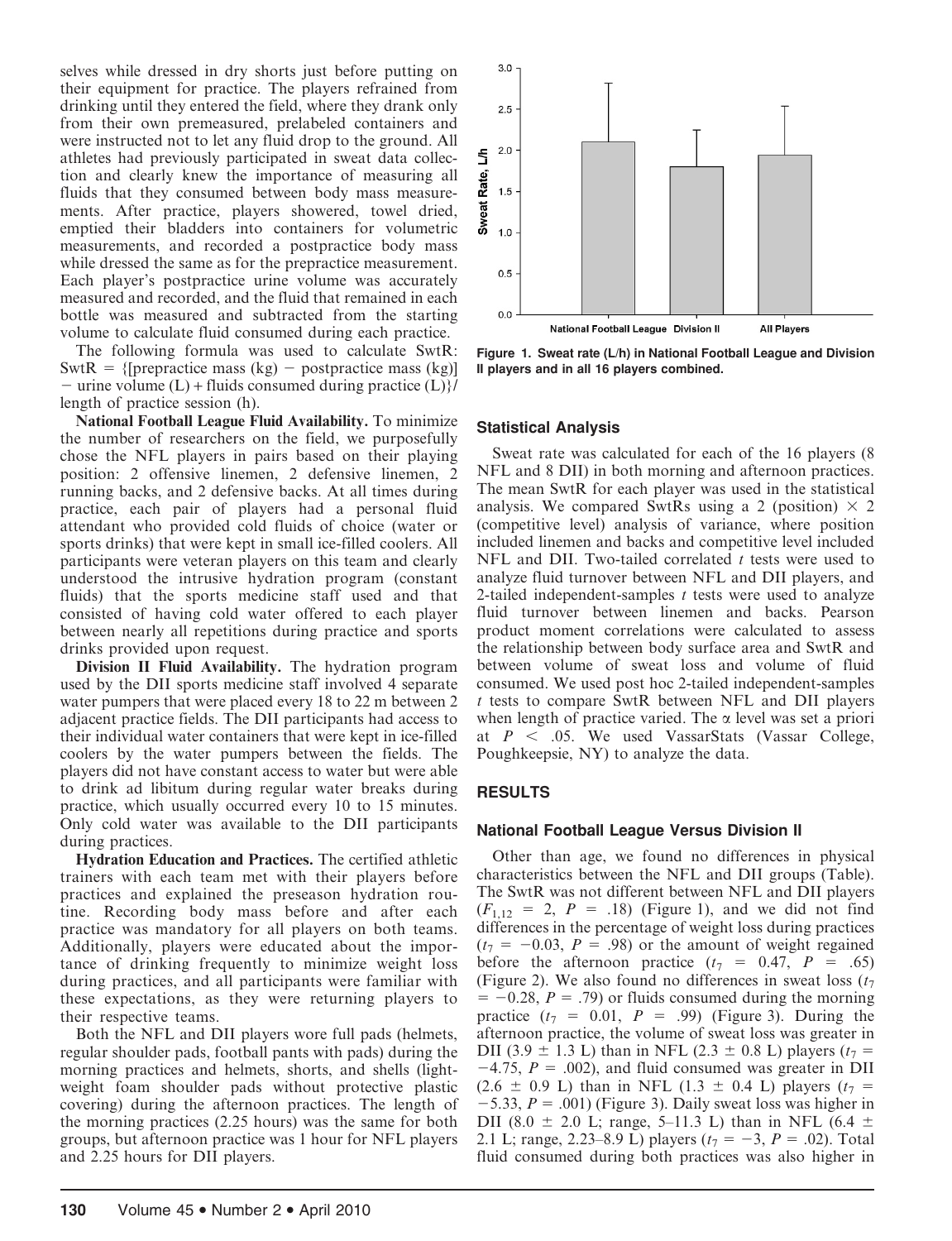

Figure 2. Percentage of dehydration in National Football League and Division II players after the morning practice, before the afternoon practice, and after the afternoon practice.

DII (5.0  $\pm$  1.5 L; range, 3.1–8 L) than in NFL (4.0  $\pm$  1.1 L; range, 1.9–5.3 L) players  $(t_7 = -2.8, P = .026)$  (Figure 3). We found no difference between NFL and DII players in the rate of fluid consumption (mL/h) ( $t_7 = -0.76$ ,  $P = .47$ ) or in the percentage of sweat loss voluntarily replaced with fluids during practices ( $t_7 = 0.03$ ,  $P = .98$ ) (Figure 4).

#### Additional Analysis

When we did not find a difference in overall SwtRs between NFL  $(2.1 \text{ L/h})$  and DII  $(1.8 \text{ L/h})$  players, we wondered why the overall SwtRs were not more similar between the groups. The players were matched, and environmental, equipment conditions, and methods were identical, so exercise intensity and practice time remained potential causes for this finding. We could not retrospectively evaluate exercise intensity, but further statistical analysis did reveal differences in SwtR when length of practice varied. Using 2-tailed independent  $t$  tests, we found no differences in the SwtR of the DII (1.8  $\pm$  0.3 L/h) and NFL (2.0  $\pm$  0.7 L/h) participants during the 2.25-hour morning practice ( $t_{14} = 0.62$ ,  $P = .55$ ); however, the NFL players' SwtR  $(2.2 \pm 0.8 \text{ L/h})$  in the 1-hour afternoon practice was different from that of the DII players (1.7  $\pm$ .6 L/h) in their 2.25-hour afternoon practice ( $t_{14} = 1.17$ , P  $= .03$ ).

#### Linemen Versus Backs

The SwtR of the 8 NFL and DII linemen combined (2.3  $\pm$  0.2 L/h) was higher than the SwtR of the 8 backs (1.6  $\pm$ 0.2 L/h) ( $t_{14} = 3.15$ ,  $P = .007$ ). We also found a moderate correlation between body surface area and mean SwtR for all 16 players ( $r = 0.56$ ,  $P = .02$ ). Daily sweat loss was higher in linemen (8.5  $\pm$  1.4 L) than in backs (5.9  $\pm$  2.0 L)  $(t_{14} = 3.15, P = .007)$ , but linemen  $(5.5 \pm 1.4 \text{ L})$  consumed more fluids during practices than did backs  $(3.9 \pm 1.1 \text{ L})$  $(t_{14}$  = 2.53, P = .02). Subsequently, we found no differences in percentage of weight loss between the linemen  $(-1.37\% \pm 0.6\%)$  and backs  $(-1.38\% \pm 0.7\%)$ 



Figure 3. Fluid turnover between National Football League and Division II players in morning practice, afternoon practice, and practices combined. a Indicates  $P < .01$ ; b  $P < .001$ ; c  $P < .05$ .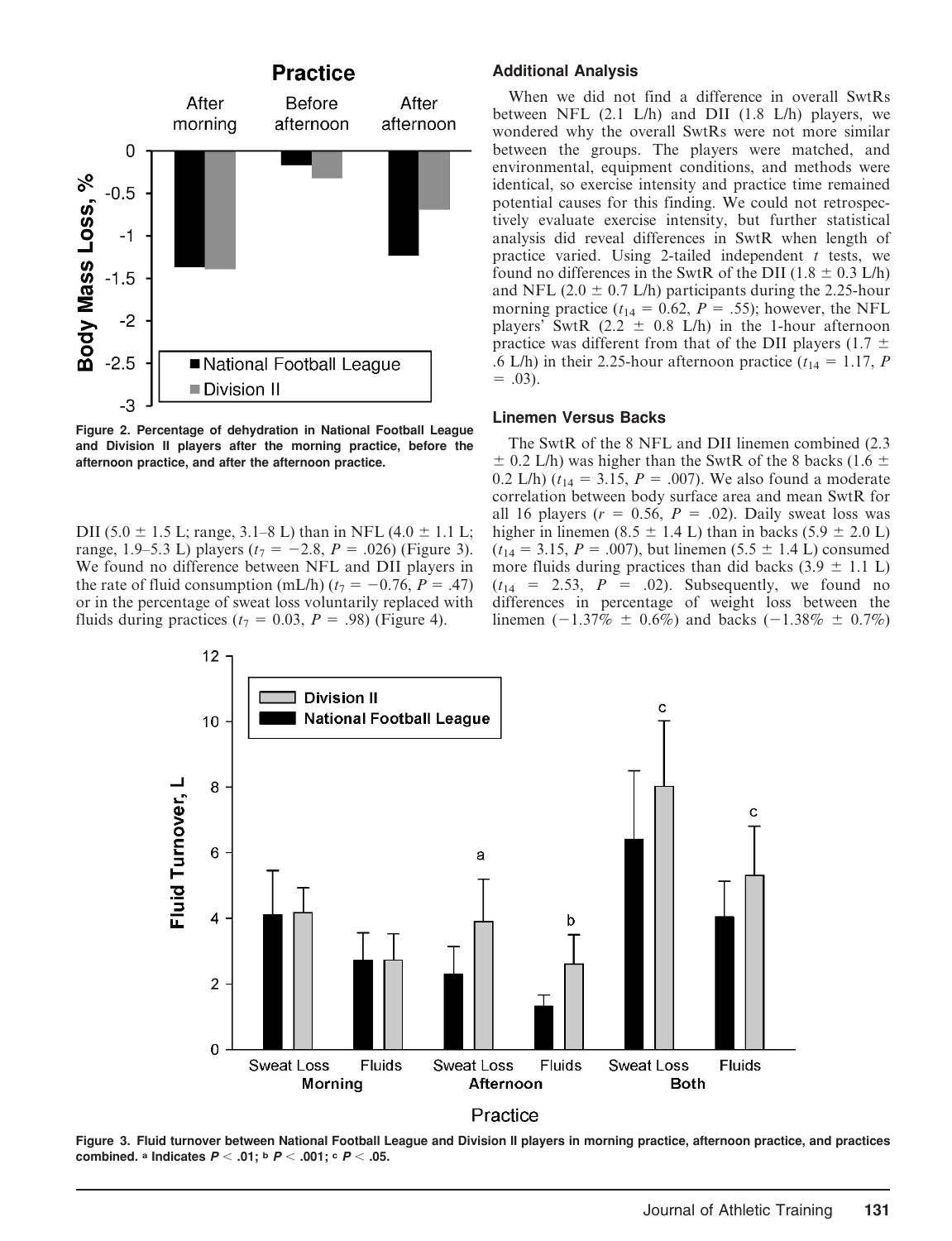

Figure 4. Percentage of sweat loss replaced with fluid consumption during morning and afternoon practice and both practices combined.

 $(t_{14} = -0.03, P = .98)$ . The rate of fluid consumption was also higher in the linemen (1440  $\pm$  240 mL/h) than in the backs (1020  $\pm$  300 mL/h) ( $t_{14}$  = -2.9, P = .011). We found a strong correlation between sweat loss and fluids consumed during practices ( $r = 0.79$ ,  $P < .001$ ) (Figure 5).

#### **DISCUSSION**

The NFL players had nearly constant access to fluids during practices and did not need to go to a ''water station'' for water or sports drinks. Conversely, the DII players had to go to a central place between the 2 practice fields, which could be 35 to 45 m away, for their individual water bottles and had no access to any other fluids during practices. Therefore, the most interesting and most important finding of this study was that although the NFL and DII players' access to fluids was different, we found no differences in fluid balance between the 2 groups. The DII players ingested fluids at a rate of 1200 mL/h during the morning practice and 1140 mL/h during the afternoon practice; the NFL players drank at nearly identical rates of 1200 mL/h and 1320 mL/h during their morning and afternoon practices, respectively. The larger linemen consumed fluids at a higher rate compared with the running backs and defensive backs, indicating that although individual drinking behaviors are variable, larger athletes appear to consume fluids at a greater rate compared with smaller athletes. Although runners may not tolerate the ingestion of large volumes of fluid during exercise,22 it appears that football players, particularly the large linemen in our study, could consume fluids in excess of 1600 mL/h. This finding further supports the belief that fluid replacement guidelines should not be viewed as ''one size fits all,'' as they are largely based on average-sized male athletes exercising continuously while dressed in minimal clothing.25,35,36

Fluid consumption during breaks was adequate because it allowed all DII players to maintain body mass to within 2% to 2.5%, which is a level not implicated as a risk for heat-related illness or performance decrements.3,29,31,37 The term *dehydration* is often overstated and causes confusion, because athletic trainers may not realize that an athlete



Figure 5. Correlation between sweat loss and fluid consumed during practices with National Football League and Division II players combined ( $n = 16$ ).

who begins exercise well hydrated (serum osmolality  $=$ 280 mOsm/kg) will still be in a ''normal'' state of hydration (serum osmolality  $\langle 295 \text{ mOsm/kg} \rangle$  after losing 2% to 3% of body mass. Understanding the topic of thermoregulation and fluid balance, and particularly the term dehydration, is often confounded by discrepancies in research findings between laboratory and field studies.<sup>†</sup>

Inconsistent terminology or study methods sometimes make laboratory research findings difficult to interpret and nearly impossible to accurately generalize to real-life sport participation. For example, participants are frequently fluid restricted and/or dehydrated (using exercise, passive heat exposure, or diuretics) before data collection and are subsequently beginning exercise trials in a hypohydrated state.32,40,41,52 Strong evidence41 has indicated that rectal temperatures and heart rates reach higher levels during exercise when participants are hypohydrated and fluid restricted than when they are euhydrated and/or have free access to cold water. When participants begin exercise 3.6% hypohydrated but are free to drink cold water ad libitum during exercise, they simply drink more and consequently have the same temperature and heart rate responses compared with when they are euhydrated. Rectal temperature and heart rate are only higher when participants are both hypohydrated before and fluid restricted during exercise trials.41 Although athletes should not begin exercise hypohydrated, data<sup>41</sup> clearly have shown that cold water consumption during exercise is the important factor. Although our DII and NFL players had different access to cold fluids, all were allowed to drink as much as they wanted and subsequently lost an acceptable amount of body mass.

Importantly, laboratory methods or environmental conditions may not duplicate actual outdoor exercise, particularly for team sport athletes. In most laboratory studies, researchers use fixed workloads that often force

{ References 3, 18, 29, 31, 33–37, 40, 41, 50–53.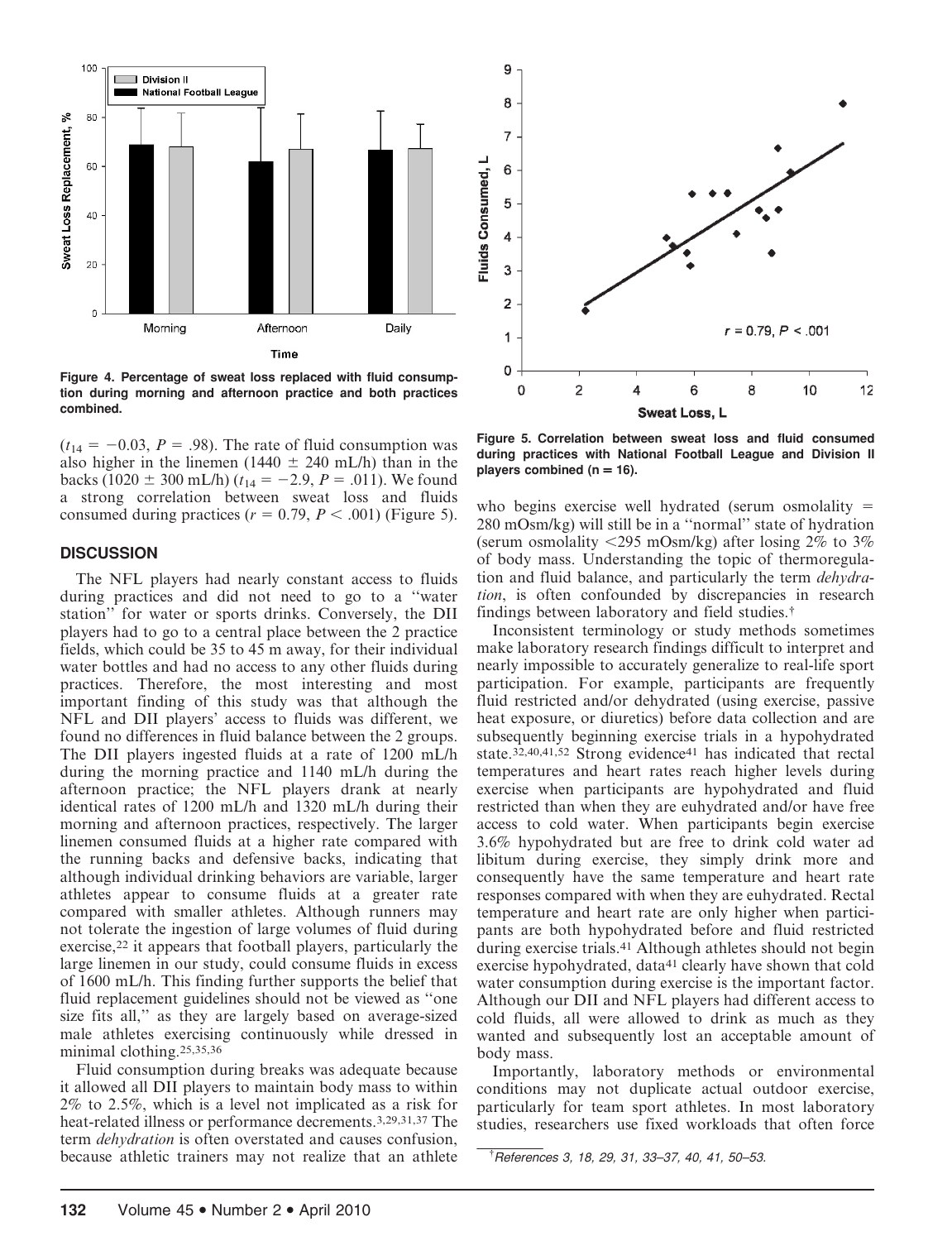participants to exercise at higher intensities than they normally would use if given the choice.3,6,26,32,51,53 Additionally, the facing wind speeds (2.5 m/s) in a frequently cited cycling study33 were dissimilar to those of real-life conditions, in which wind speeds would be 5 to 6 times higher, allowing for much greater convective cooling. As Dugas et al<sup>37</sup> showed, participants cycling with appropriate-facing wind speeds performed best when ad libitum fluid consumption replaced 51% of their sweat losses while maintaining body temperatures similar to when they replaced either 66% or 100% of their sweat losses. Whereas recently published fluid replacement guidelines<sup>36</sup> still contend that fluid consumption should approximate sweat loss, but that ''individuals should avoid drinking more fluid than the amount needed to replace their sweat losses,'' laboratory and field research has provided solid evidence that healthy athletes can lose 2% to 3% of their body mass during exercise (dehydration) with little consequence to either thermoregulation or performance. Importantly, overhydration by 2% to 3% can have a severe, and even fatal, outcome and is no longer an illness found just in endurance athletes.43,45–48 Seizures due to hyponatremia (serum sodium  $= 116$  mmol/L) were reported in a professional football player who became ill after the second practice during a minicamp but continued to consume large volumes of water and sports drinks.48 Overhydrating also recently caused the death of a high school football player.47

Our observations indicated that the DII players who do not have constant access to fluid simply drink more during a break than many of the NFL players who take 1 mouthful every few minutes. The frequent drinking by the NFL players may act to inhibit the ingestion of greater volumes of fluid as a result of several mechanisms that terminate the dipsogenic drive. Figaro and Mack54 described 3 mechanisms responsible for the termination of drinking: (1) wetting the oropharyngeal region (eliminating dry-mouth sensations); (2) reflex inhibition of thirst and the secretion of arginine vasopression, which is a hormone released by the hypothalamus in response to hypovolemia and elevated serum osmolality; and (3) a separate mechanism independent of oropharyngeal wetness that is associated with swallowing and that is described as oropharyngeal metering. Stomach distention also possibly plays a minor role in diminishing the drive to drink.54 In our NFL participants, drinking more frequently may have inhibited their thirst drive, minimizing the amount that they consumed at one time. Our data and on-field observations clearly indicated that drinking more frequently does not mean that a higher total volume of fluid will be consumed, as we originally hypothesized (Figure 4).

Our findings regarding the accessibility of fluids are especially important for programs (high schools or colleges and universities that are not Division I) in which athletes do not have access to unlimited fluid replacement options or numerous sideline fluid attendants. Our data indicated that having cold water readily available for consumption during water breaks in football practice is just as appropriate as having constant access to both water and sports drinks. We are not suggesting that programs currently using more aggressive hydration protocols should change their hydration practices (although education about the potential for overhydrating may be important), but,

rather, our findings give credence to the idea that the critical factors are the availability of cold fluids on the field accompanied by appropriate breaks in practice.

Interestingly, we also did not find differences in hydration with a program that offered commercial sports drinks on the field versus one that did not. Five of the 8 NFL players consumed sports drinks during practices, but the NFL participants were not more hydrated after practices compared with the 8 DII players who consumed only water. In fact, the 2 groups of players consumed exactly the same volume of fluid (2.72 L) during their respective 2.25-hour morning practices. These data dispute those from studies6,9–11,13,15–20 conducted or funded by the sports drink industry, which may be explained by the fact that our findings were simply a measurable observation.

We were not surprised to find that playing level had little effect on the SwtR of adult male football players. Our data supported previous findings24,25 because the mean SwtR of the 16 participants, who represent the 2 ends of the physical size spectrum in football players (small backs and large linemen), was just less than 2.0 L/h. Regardless of playing level, linemen clearly sweated at higher rates (2.3 L/h) than backs (1.6 L/h), which has been documented<sup>24</sup> in professional players. In addition, they drank considerably more fluid during practice and subsequently did not lose a greater percentage of body mass. However, American football players can lose tremendous volumes of fluid daily, so they may have difficulty maintaining sodium and fluid balance.23,55

Certainly, the length of time that football players are on the field daily largely determines the total volume of fluid that they lose. Compared with NFL players, the DII players lost greater volumes of fluid on the days that they were studied because they were on the field for 4.5 hours, compared with 3.25 hours for the NFL players. The mean daily sweat loss of the DII players (8.0 L/d) was nearly identical to those losses previously reported25 in collegiate players who also practiced 4.5 h/d. Additionally, the DII players consumed more fluid per day (5.0 L/d) during practices than did the NFL players (4.0 L/d). Players who have the greatest fluid turnover (sweat loss and fluid replaced) may be at the greatest risk of developing low blood sodium levels, which can lead to hypovolemia.25,55 Therefore, preserving fluid and electrolyte balance may be challenging for some football players during preseason, particularly if they are practicing twice daily and their dietary sodium consumption is inadequate.23–25,55

The difference in SwtR between the DII and NFL players in the afternoon when the length of practice differed was interesting. Although SwtR was higher in the NFL players and we were not able to document exercise intensity, the DII players appeared to work harder than the NFL players who participated in ''toned-down'' 10 (offensive)–10 (defensive)–10 (special teams) plays during practice. To our knowledge, the highest SwtR reported in the literature56 is 3.9 L/h in a large collegiate offensive lineman. His mean SwtR was 2.89 L/h in 5 separate practices lasting 2.25 hours, compared with 3.9 L/h during a practice that was shortened (1.45 hours) because of lightning. Experimental data<sup>57</sup> have shown that as core temperature rises and the athlete becomes less hydrated, the sweat response is attenuated subsequent to extracellular fluid deficits and hyperosmolality, so SwtR diminishes.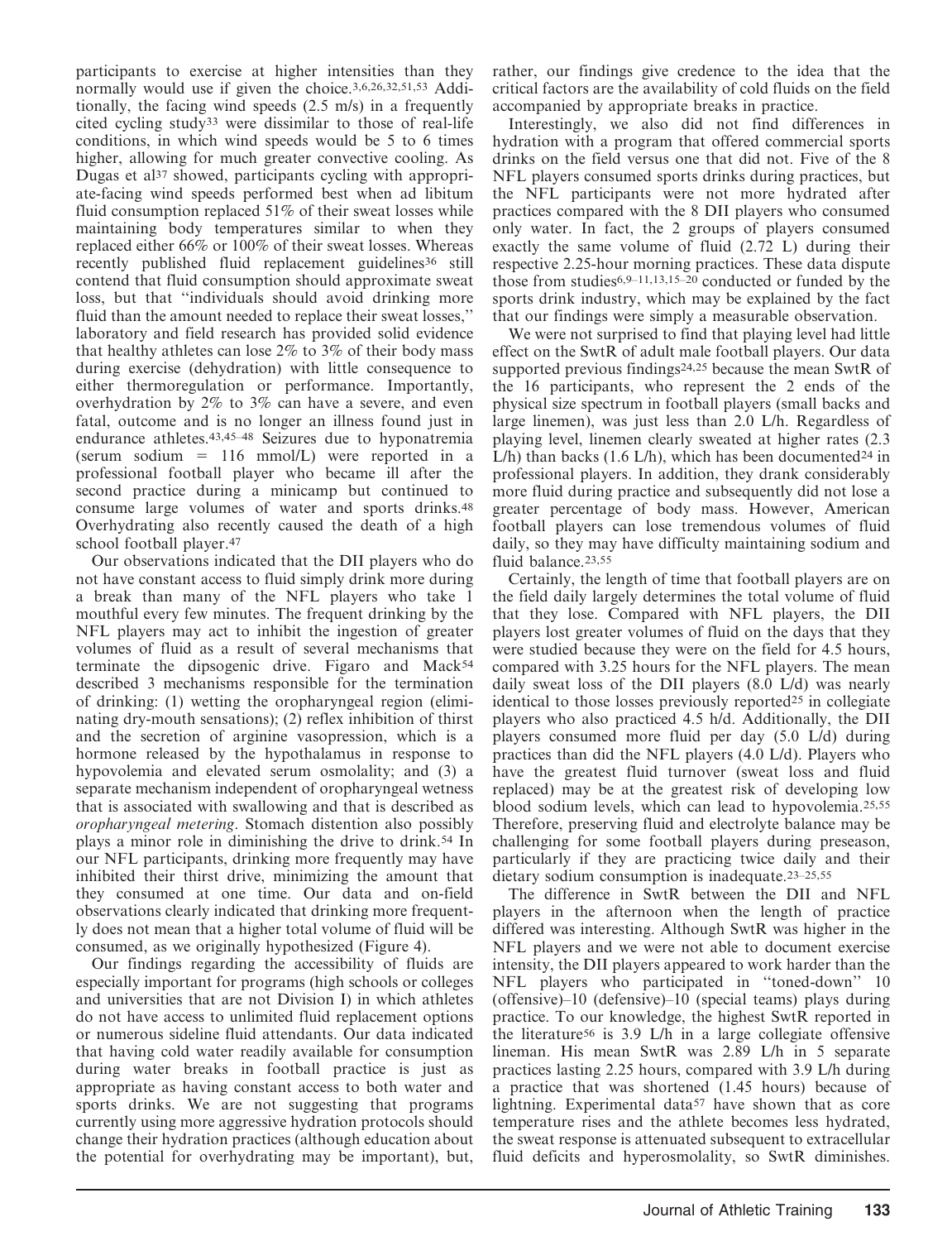Researchers23,50 have documented both elevated core temperatures and mild dehydration in college and professional football players during preseason practices. Although the general belief is that dehydration decreases sweating and, therefore, evaporative heat loss, 34, 35 involuntary dehydration possibly serves as a stimulus for fluid conservation via a decreased sweat response as exercise time increases.

#### Limitations

As with any observational field study, our study had inherent limitations, such as the inability to control exercise intensity and, to a lesser extent, the environmental conditions. For example, we could not control the temperature of the respective locker rooms, and, although not statistically significant, the  $1.7^{\circ}$ C difference in morning wet bulb globe temperature could have affected the data.

#### CONCLUSIONS

Both NFL players with constant access to fluids and DII players drinking during water breaks replaced approximately 66% of sweat loss and lost less than 1.4% of their initial body mass. Importantly, simply having cold water available for football players to drink during regular breaks in preseason practices resulted in the same modest weight loss as providing players constant access to both water and sports drinks.

#### ACKNOWLEDGMENTS

We thank the coaching staffs from the Philadelphia Eagles and West Chester University for allowing this study to take place, and we thank the 16 football players from those teams for their participation. We also thank Rob Roche, MS, ATC; Tom Hunkele, MPT, ATC; Josh Menori, ATC; and Julie Frymyer, MS, ATC, for assisting with the on-field data collection.

#### REFERENCES

- 1. Costill DL, Kammer WF, Fisher A. Fluid ingestion during distance running. Arch Environ Health. 1970;21(4):520–525.
- 2. Engell DB, Maller O, Sawka MN, Francesconi RN, Drolet L, Young AJ. Thirst and fluid intake following graded hypohydration levels in humans. Physiol Behav. 1987;40(2):229-236.
- 3. Cheuvront SN, Haymes EM. Ad libitum fluid intakes and thermoregulatory responses of female distance runners in three environments. J Sports Sci. 2001;19(11):845-854.
- 4. Noakes TD, Adams BA, Myburgh KH, Greeff C, Lotz T, Nathan M. The danger of an inadequate water intake during prolonged exercise: a novel concept re-visited. Eur J Appl Physiol Occup Physiol. 1988;57(2):210–219.
- 5. McConell GK, Stephens TJ, Canny BJ. Fluid ingestion does not influence intense 1-h exercise performance in a mild environment. Med Sci Sports Exerc. 1999;31(3):386–392.
- 6. Coso JD, Estevez E, Baquero RA, Mora-Rodriguez R. Anaerobic performance when rehydrating with water or commercially available sports drinks during prolonged exercise in the heat. Appl Physiol Nutr Metab. 2008;33(2):290–298.
- 7. Minehan MR, Riley MD, Burke LM. Effect of flavor and awareness of kilojoule content of drinks on preference and fluid balance in team sports. Int J Sport Nutr Exerc Metab. 2002;12(1):81-92.
- 8. Szlyk PC, Sils IV, Francesconi RP, Hubbard RW, Armstrong LE. Effects of water temperature and flavoring on voluntary dehydration in men. Physiol Behav. 1989;45(3):639–647.
- 9. Passe D, Horn M, Stofan J, Horswill C, Murray R. Voluntary dehydration in runners despite favorable conditions for fluid intake. Int J Sport Nutr Exerc Metab. 2007;17(3):284–295.
- 10. Passe DH, Horn M, Murray R. Impact of beverage acceptability on fluid intake during exercise. Appetite. 2000;35(3):219–229.
- 11. Passe DH, Horn M, Stofan J, Murray R. Palatability and voluntary intake of sports beverages, diluted orange juice, and water during exercise. Int J Sport Nutr Exerc Metab. 2004;14(3):272–284.
- 12. Leiper JB, Nicholas CW, Ali A, Williams C, Maughan RJ. The effect of intermittent high-intensity running on gastric emptying of fluids in man. Med Sci Sports Exerc. 2005;37(2):240–247.
- 13. Shi X, Summers RW, Schedl HP, Chang RT, Lambert GP, Gisolfi CV. Effects of solution osmolality on absorption of select fluid replacement solutions in human duodenojejunum. J Appl Physiol. 1994;77(3):1178–1184.
- 14. Van Nieuwenhoven MA, Brummer RM, Brouns F. Gastrointestinal function during exercise: comparison of water, sports drink, and sports drink with caffeine. J Appl Physiol. 2000;89(3):1079–1085.
- 15. Shirreffs SM, Aragon-Vargas LF, Keil M, Love TD, Phillips S. Rehydration after exercise in the heat: a comparison of 4 commonly used drinks. Int J Sport Nutr Exerc Metab. 2007;17(3):244–258.
- 16. Barr SI, Costill DL, Fink WJ. Fluid replacement during prolonged exercise: effects of water, saline, or no fluid. Med Sci Sports Exerc. 1991;23(7):811–817.
- 17. Montain SJ, Coyle EF. Fluid ingestion during exercise increases skin blood flow independent of increases in blood volume. J Appl Physiol. 1992;73(3):903–910.
- 18. Montain SJ, Coyle EF. Influence of the timing of fluid ingestion on temperature regulation during exercise. J Appl Physiol. 1993;75(2): 688–695.
- 19. Murray R, Paul GL, Seifert JG, Eddy DE, Halaby GA. The effects of glucose, fructose, and sucrose ingestion during exercise. Med Sci Sports Exerc. 1989;21(3):275–282.
- 20. Baker LB, Munce TA, Kenney WL. Sex differences in voluntary fluid intake by older adults during exercise. Med Sci Sports Exerc. 2005;37(5):789–796.
- 21. Ray ML, Bryan MW, Ruden TM, Baier SM, Sharp RL, King DS. Effect of sodium in a rehydration beverage when consumed as a fluid or meal. J Appl Physiol. 1998;85(4):1329–1336.
- 22. Brouns F. Gastric emptying as a regulatory factor in fluid uptake. Int J Sports Med. 1998;19(suppl 2):S125–S128.
- 23. Godek SF, Godek JJ, Bartolozzi AR. Hydration status in college football players during consecutive days of twice-a-day preseason practices. Am J Sports Med. 2005;33(6):843–851.
- 24. Godek SF, Bartolozzi AR, Burkholder R, Sugarman E, Peduzzi C. Sweat rates and fluid turnover in professional football players: a comparison of National Football League linemen and backs. J Athl Train. 2008;43(2):184–189.
- 25. Godek SF, Bartolozzi AR, Godek JJ. Sweat rate and fluid turnover in American football players compared with runners in a hot and humid environment. *Br J Sports Med.* 2005;39(4):205-211.
- 26. Adams WC, Mack GW, Langhans GW, Nadel ER. Effects of varied air velocity on sweating and evaporative rates during exercise. J Appl Physiol. 1992;73(6):2668–2674.
- 27. Shapiro Y, Moran D, Epstein Y, Stroschein L, Pandolf KB. Validation and adjustment of the mathematical prediction model for human sweat rate responses to outdoor environmental conditions. Ergonomics. 1995;38(5):981–986.
- 28. Rothstein A, Adolph AE, Wills JH. Voluntary dehydration. In: Adolph EF, Rochester Desert Unit, eds. Physiology of Man in the Desert. New York, NY: Interscience Publishers; 1947:254–270.
- 29. Byrne C, Lee JK, Chew SA, Lim CL, Tan EY. Continuous thermoregulatory responses to mass-participation distance running in heat. Med Sci Sports Exerc. 2006;38(5):803–810.
- 30. Bergeron MF, Armstrong LE, Maresh CM. Fluid and electrolyte losses during tennis in the heat. Clin Sports Med. 1995;14(1):23–32.
- 31. Noakes T, International Marathon Medical Directors Association. Fluid replacement during marathon running. Clin J Sport Med. 2003;13(5):309–318.